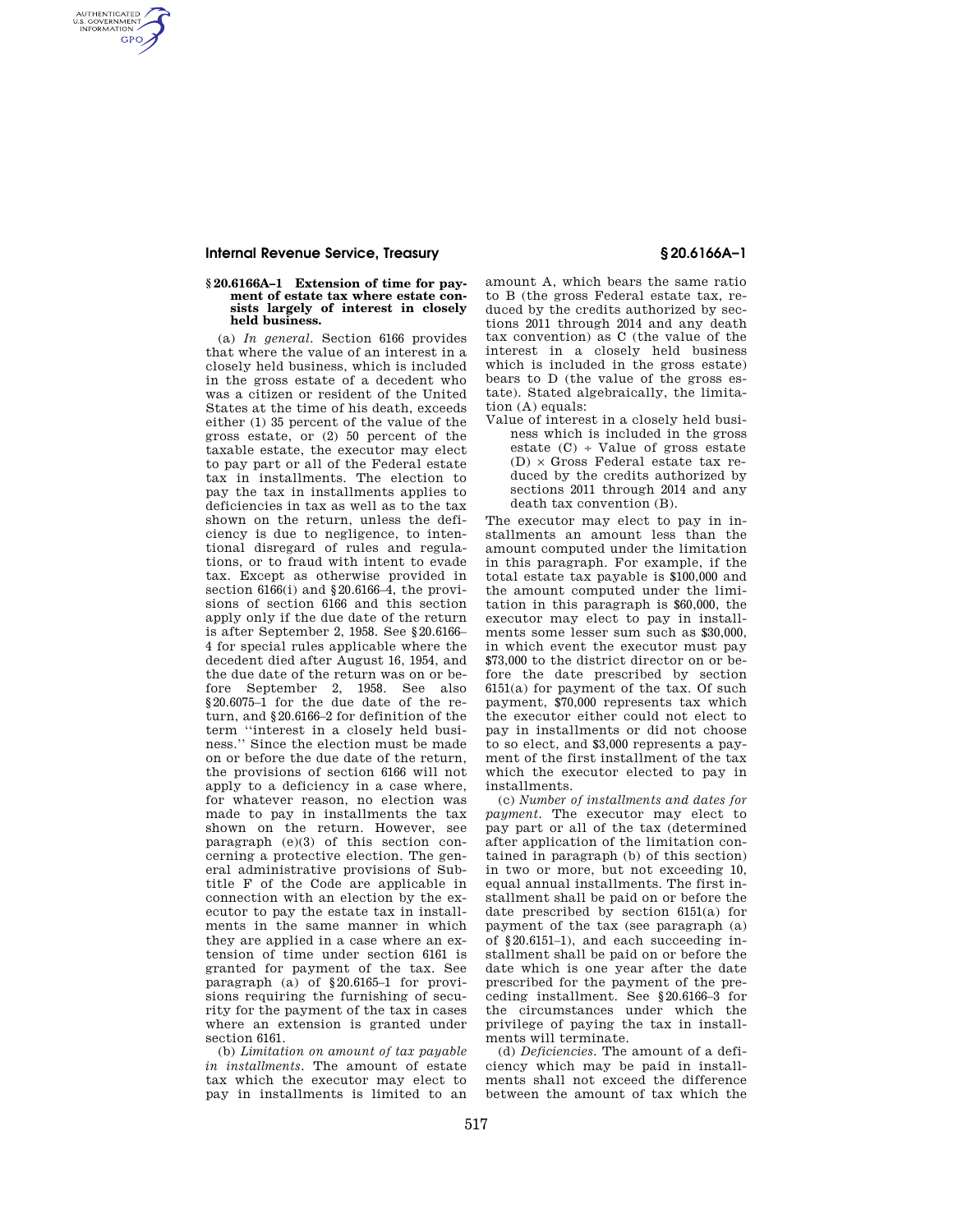executor elected to pay in installments and the maximum amount of tax (determined under paragraph (b) of this section) which the executor could have elected to pay in installments on the basis of a return which reflects in adjustments which resulted in the deficiency. This amount is then prorated to the installments in which the executor elected to pay the tax. The part of the deficiency prorated to installments not yet due shall be paid at the same time as, and as a part of, such installments. The part of the deficiency prorated to installments already paid or due shall be paid upon notice and demand from the district director. At the time the executor receives such notice and demand he may, of course, prepay the portions of the deficiency which have been prorated to installments not yet due. See paragraph (h) of this section.

(e) *Notice of election*—(1) *Filing of notice.* The notice of election to pay the estate tax in installments shall be filed with the district director on or before the due date of the return. However, if the due date of the return is after September 2, 1958, but before November 3, 1958, the election will be considered as timely made if the notice is filed with the district director on or before November 3, 1958. See §20.6075–1 for the due date of the return.

(2) *Form of notice.* The notice of election to pay the estate tax in installments may be in the form of a letter addressed to the district director. The executor shall state in the notice the amount of tax which he elects to pay in installments, and the total number of installments (including the installment due 9 months (15 months, in the case of a decedent dying before January 1, 1971) after the date of the decedent's death, in which he elects to pay the tax. The properties in the gross estate which constitute the decedent's interest in a closely held business should be listed in the notice, and identified by the schedule and item number at which they appear on the estate tax return. The notice should set forth the facts which formed the basis for the executor's conclusion that the estate qualifies for the payment of the estate tax in installments.

# **§ 20.6166A–1 26 CFR Ch. I (4–1–10 Edition)**

(3) *Protective election.* In a case where the estate does not qualify under section 6166(a) on the basis of the values as returned, or where the return shows no tax as due, an election may be made, contingent upon the values as finally determined meeting the percentage requirements set forth in section 6166(a), to pay in installments any portion of the estate tax, including a deficiency, which may be unpaid at the time of such final determination and which does not exceed the limitation provided in section 6166(b). The protective election must be made on or before the due date of the return and should state that it is a protective election. In the absence of a statement in the protective election as to the amount of tax to be paid in installments and the number of installments, the election will be presumed to be made for the maximum amount so payable and for the payment thereof in 10 equal annual installments, the first of which would have been due on the date prescribed in section 6151(a) for payment of the tax. The unpaid portion of the tax which may be paid in installments is prorated to the installments which would have been due if the provisions of section 6166(a) had applied to the tax, if any, shown on the return. The part of the unpaid portion of the tax so prorated to installments the date for payment of which would not have arrived before the deficiency is assessed shall be paid at the time such installments would have been due. The part of the unpaid portion of the tax so prorated to any installment the date for payment of which would have arrived before the deficiency is assessed shall be paid upon receipt of notice and demand from the district director. At the time the executor receives such notice and demand he may, of course, prepay the unpaid portions of the tax which have been prorated to installments not yet due. See paragraph (h) of this section.

(f) *Time for paying interest.* Under the provisions of section 6601, interest at the annual rate referred to in the regulations under section 6621 shall be paid on the unpaid balance of the estate tax which the executor has elected to pay in installments, and on the unpaid balance of any deficiency prorated to the installments. Interest on such unpaid